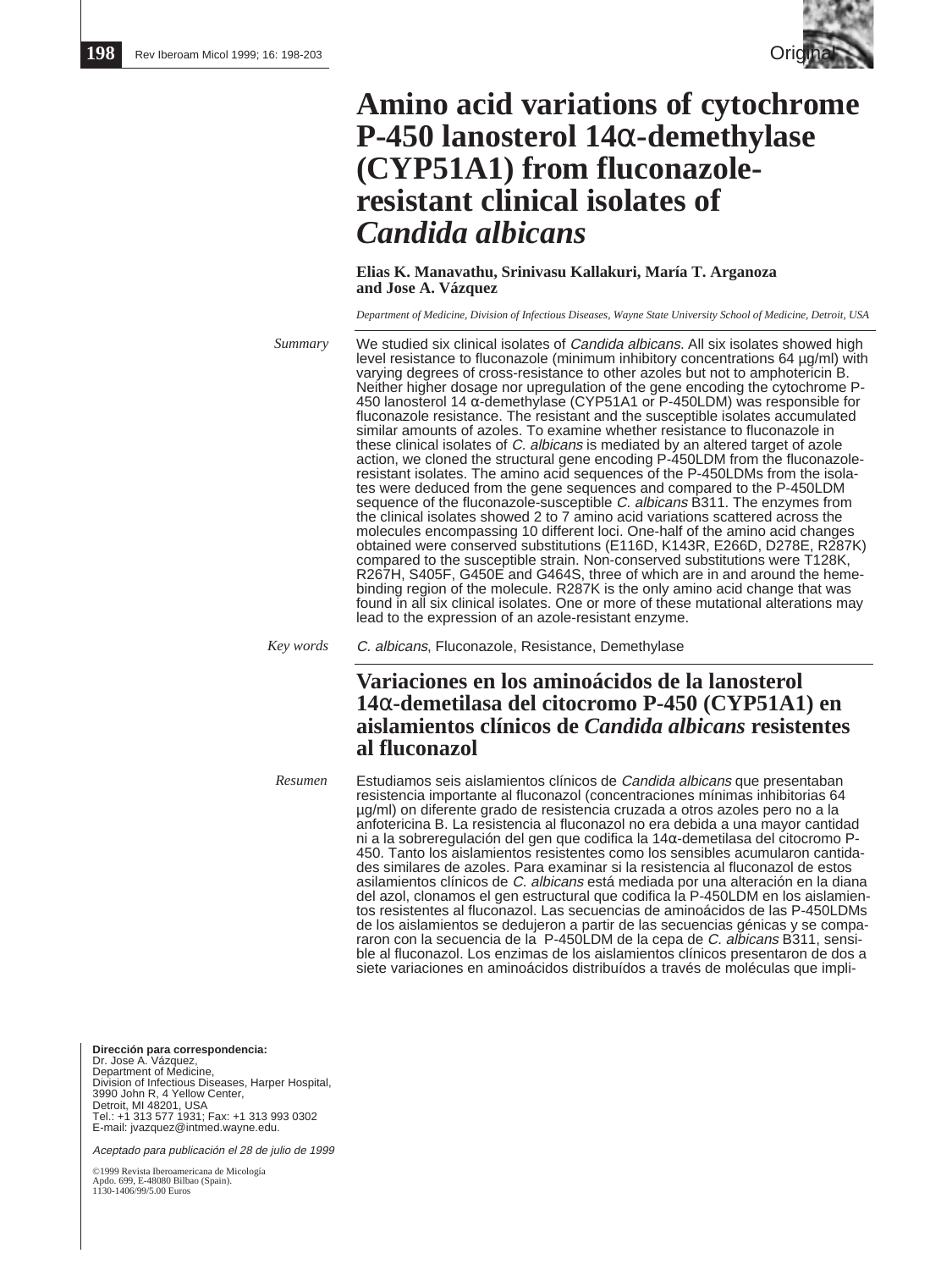can a 10 loci diferentes. La mitad de los cambios obtenidos en los aminoácidos eran sustituciones conservadas (E116D, K143R, E266D, D278E, R287K) respecto a la cepa sensible. Las sustituciones no conservadas fueron T128K, R267H, S405F, G450E y G464S, tres de las cuales están in and around the heme-binding region de la molécula. R287K fue el único cambio en aminoácidos encontrado en los seis aislamientos clínicos. Una o varias de estas alteraciones mutacionales puede conllevar la expresión de un enzima resistente a los azoles.

*Palabras clave* C. albicans, Fluconazol, Resistencia, Demetilasa

*Candida albicans* is a dimorphic yeast that causes a wide spectrum of diseases in man ranging from mild superficial infection of the skin and mucosa to severe disseminated candidiasis in immunocompromised individuals. Fluconazole (FLZ) is a commonly used antifungal agent, which possesses several desirable pharmacological characteristics (e.g., soluble in aqueous solvents, high serum concentration, low toxicity and relatively long serum half-life). Fluconazole inhibits ergosterol biosynthesis in *C. albicans* by inhibiting the enzyme cytochrome P-450 lanosterol 14  $\alpha$ -demethylase (P-450LDM). This enzyme named P-450LDM, Erg11 or CYP51A1 is responsible for the demethylation of lanosterol an essential intermediate step in the synthesis of ergosterol. Although FLZ has been used successfully to treat candidiasis in immunocompromised patients, including patients with AIDS, its frequent and long term usage has resulted in the selection of resistant isolates of *C. albicans* from patients with AIDS [6,14,27]. Recent reports describing the emergence of FLZ-resistant isolates has been considered responsible for the increasing incidence of clinically refractory mucosal candidiasis in advanced AIDS patients. Thus, the continued effective use of FLZ for the management of mucosal candidiasis in AIDS patients has been severely compromised by the emergence of azole-resistance in *C. albicans*.

Three mechanisms are known to be present in *C. albicans* producing fluconazole resistance. Firstly, the decreased accumulation of the drug in the cell, which occurs via the alteration of the permeability of azoles into the cell [8] or by the expulsion of the drug taken up by the cell at the expense of energy [15,20-22,29]. The net result of these processes is the subsequent decrease in intracellular concentration of the drug, to the extent that it has no effect on cellular function [25,26]. The second known mechanism of azole resistance in *C. albicans* is the increased synthesis of P-450LDM, the target of azole action, either by gene amplification or due to upregulation of synthesis [29]. The end result is the production of increased amounts of P-450LDM, hence more drug is required to inhibit the activity of the enzyme. The third described mechanism of resistance to azoles, in particular to FLZ, is the alteration of the target enzyme (P-450LDM) by mutational changes [12,23,24,28]. On occasion, these changes on the target protein lead to structural alteration of the protein such that the enzyme is refractory to the inhibitory action of the drug, and thus the organism is resistant to the azole. An understanding of the mechanism(s) of resistance to azoles, and in particular to FLZ, at the molecular level is essential. This information is valuable in the development of newer azoles that are effective against FLZ-resistant pathogenic yeasts, and for the design of new and improved antifungals that inhibit the sterol biosynthesis in fungi.

In this study, we have investigated one possible molecular mechanism which is responsible for the azole resistance trait found in several clinical isolates of *C. albicans* obtained from patients treated at the Detroit Medical Center with AIDS and clinically resistant mucosal candidiasis.

#### **MATERIALS AND METHODS**

*Organisms and culture conditions.* The organisms evaluated include seven *C. albicans* isolates. Six of the isolates are FLZ-resistant clinical isolates (DC, F01A, PL01A, RC, ZW02 and ZS04) of *C. albicans.* The isolates were recovered from six different patients with advanced AIDS and FLZ-refractory oral candidiasis. In addition, as a control, the well described FLZ-susceptible *C. albicans* laboratory strain B311 (ATCC 32354) was also used in this study. The yeast cultures were grown in peptone yeast extract glucose (PYG: peptone 1 g, yeast extract 1 g, glucose 3 g, per liter of distilled water) medium for 24 h at 30°C on a shaker with constant agitation (150 rpm). The cells were harvested by centrifugation, washed with icecold TE (Tris 10 mM, pH 8.0; EDTA 1 mM) buffer and the pellet was stored at -20°C before use.

*Antifungal agents.* Amphotericin B, FLZ, ketoconazole, itraconazole, clotrimazole, miconazole and flucytosine were obtained from their respective manufacturers. Stock solutions (1-2 mg/ml) were prepared either in sterile distilled water (FLZ and flucytosine) or in dimethylsulfoxide (clotrimazole, ketoconazole, miconazole, itraconazole and amphotericin B) and stored at -70°C. A new stock solution was used each day the assays were performed. The final concentrations ranged from 0.08-80 µg/ml for FLZ, 0.01-6.25 µg/ml for itraconazole, ketoconazole, clotrimazole, miconazole and amphotericin B, and 0.04-20 µg/ml for flucytosine.

*Determination of minimum inhibitory concentration.* The minimum inhibitory concentrations (MICs) of all antifungal agents for the various *C. albicans* isolates were determined by the broth microdilution technique according to the recommendations of the National Committee for Clinical Laboratory Standards [5, 13]. The end-points were determined spectrophotometrically. The MICs of the azoles and flucytosine were defined as the lowest concentrations that inhibited 80% of visible growth compared with the growth control. The MICs of amphotericin B were defined as the lowest concentrations that inhibited 100% of the visible growth.

*Molecular cloning and characterization of the gene encoding P-450LDM.* Genomic DNA from various *C. albicans* isolates was prepared using a modified procedure from that was described previously [3]. Briefly, cells were harvested by centrifugation, washed and resuspended (1 g wet weight/5 ml) in protoplasting medium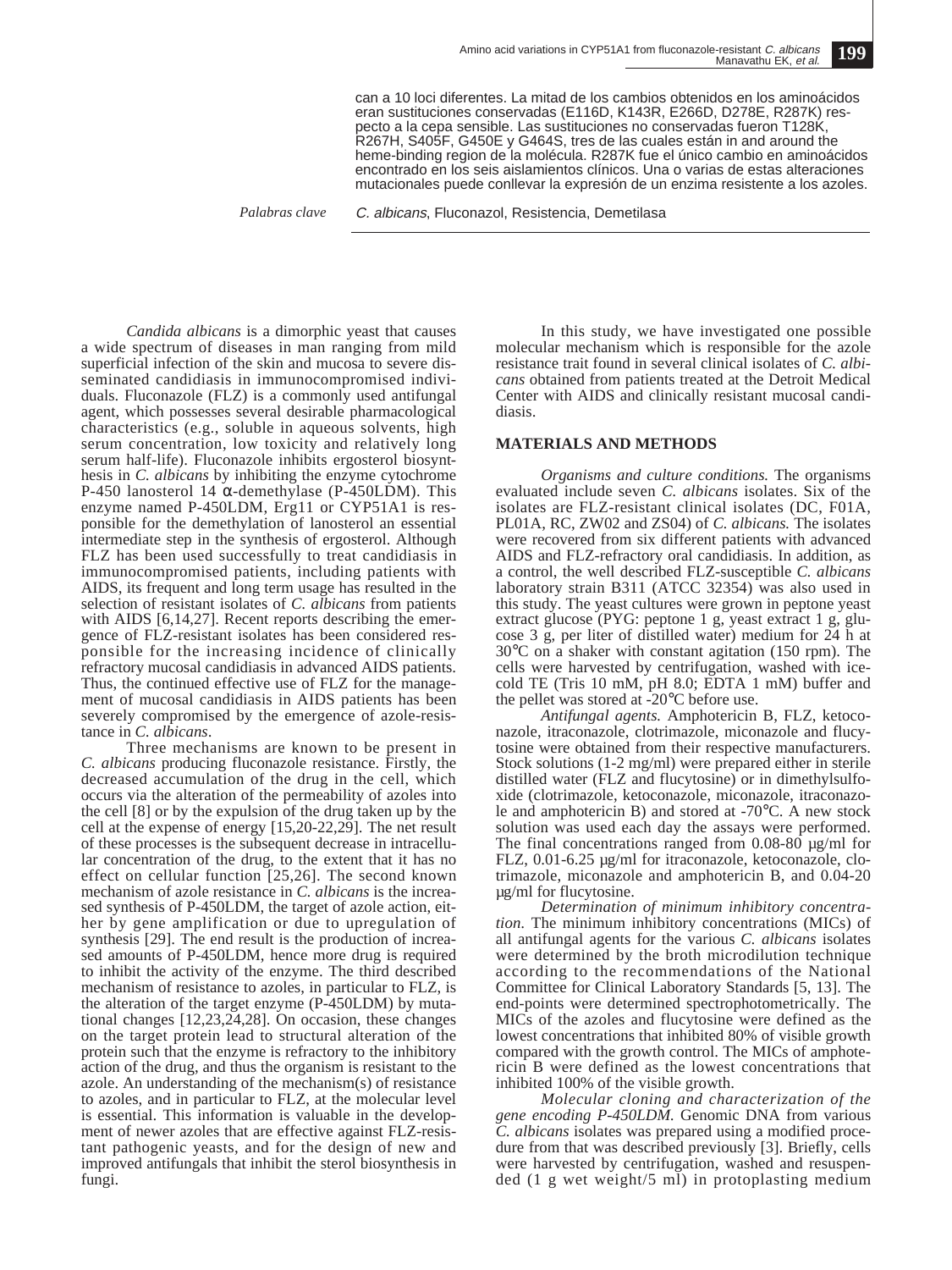(0.15 M phosphate buffer, pH 7.5, 0.9 M sorbitol) containing 1 mM dithiothreitol and 100 units of lyticase (Sigma, USA). Afterwards, the cells were incubated at 37°C for 2 h with occasional agitation. The protoplasts were lysed with the addition of  $6 \text{ ml}$  of TE  $(50 \text{ mM}$  Tris, pH  $8.0; 50$ mM EDTA) buffer and 1 ml of 10% sodium dodecyl sulfate. The mixture was incubated with gentle shaking for 1 hr at 37°C and the lysate was centrifuged at 20,000 x g for 30 min at 4°C. The clear supernatant was collected and the genomic DNA was precipitated with ethanol. The DNA was collected by centrifugation, dissolved in 5 ml of TE (50 mM Tris, pH 8.0; 50 mM EDTA) and purified using Qiagen Column (Qiagen, usa) according to the recommendation of the supplier [16]. The purified DNA was precipitated with  $0.75$  volume of isopropanol and the quality of the DNA was evaluated by agarose gel electrophoresis.

The complete structural gene encoding the P-450LDM from the clinical *C. albicans* isolates was amplified using the oligodeoxynucleotides: 5'-ATGGC-TATTGTTGAAACTGTCATTG-3'and 5'-AAACATA-CAAGTTTCTCTTTTTTCCC-3' as primers by polymerase chain reaction (PCR). The resulting 1584-bp DNA fragment was ligated to the pGEM-T vector (Promega Corp., USA) and introduced in *E. coli* by electroporation. The recombinant plasmid propagated in *E. coli* was isolated and the complete nucleotide sequence of the cloned P-450LDM gene was determined by dideoxy chain termination reaction [19] using Sequenase Version 2.0 (United States Biochemical, USA). The coding and the non-coding strands of the P-450LDM gene from at least two of the recombinant clones representing each *C. albicans* isolate were sequenced completely to avoid sequencing error as well as to eliminate nucleotide changes introduced by PCR. The DNA and protein sequence analyses, and the prediction of secondary structure of the protein were performed by the PC Gene DNA and Protein Sequence Analysis Program (Intelligenetics, USA).

*Itraconazole uptake assay.* To measure the intracellular accumulation of itraconazole in *C. albicans,* 10 ml of cell suspension  $(1 \times 10^7 \text{ cells per ml})$  was incubated with 10  $\mu$ M itraconazole containing 167 nCi per ml of  $H$ itraconazole (13.5 Gbg/ml) in growth medium at 30°C. One-tenth ml aliquots were removed at various time intervals, collected on millipore filters (HAWP 0.22 µm) and washed two times rapidly with ice-cold growth medium (10 ml each). The filters containing the cells were dried using a heat lamp and the radioactivity associated with the filters were determined by scintillation counting.

*Genome blot analysis.* Genomic DNA (10 µg each) was digested with the restriction enzymes *Eco*R1, *Hind*III, *Pst*1, *Sty*1 and *Xho*1 individually. The restricted DNA fragments were separated by agarose gel electrophoresis and transferred to a nylon membrane by Southern blot. The nylon membrane was hybridized at high stringency conditions (42°C, 50% formamide) with 32P-labelled DNA probe derived from the complete P450LDM structural gene of *C. albicans* B311, washed at 65°C and exposed to Kodak XAR-5 X-ray film for autoradiography.

### **RESULTS**

*Susceptibility studies.* The MICs of the various azoles and amphotericin B for the FLZ-resistant clinical isolates and the FLZ-susceptible laboratory strain B311 are shown in Table 1. The FLZ MIC values for the clinical isolates were at least 64 fold higher than that obtained for *C. albicans* B311. In addition, the clinical isolates

demonstrated varying degrees of cross-resistance to other members of the azole family of antifungals. For instance, only 4 of the 6 isolates (DC, PL01A, RC and ZS04) with higher MIC values for FLZ showed a significant rise in the MIC of MCZ. Similarly, three of the six isolates (DC, ZS04 and RC) showed a significant increase in the clotrimazole MICs (78-156 fold), whereas the remaining three isolates had MIC values similar to the control strain of *C. albicans* B311 (F01A), or slightly higher than that of B311 (ZW02 and PL01A). On the other hand, only two of the isolates (DC and ZSO4) had any significant increase in the MIC to itraconazole (0.5µg/ml) when compared to the B311 strain  $(0.125 \text{ µg/ml})$ . There was no significant increase in the MIC of ketoconazole detected for any of the clinical isolates studied. While the various *Candida* isolates demonstrated varying degrees of *in vitro* azole cross-resistance, none of the isolates showed decreased susceptibility to either amphotericin B or flucytosine. Thus, revealing the lack of cross-resistance between azoles and amphotericin B and flucytosine in these isolates. In addition, these results suggest that reduced susceptibility to one azole (e.g. FLZ) among *C. albicans* does not necessarily mean that they are equally less susceptible to other azoles.

**Table 1.** *In vitro* susceptibility of fluconazole-resistant clinical isolates of<br>*C. albicans* and the laboratory strain B311 to various antifungals.<br>—

| C. albicans<br>isolates | Minimum Inhibitory Concentration<br>(µg per ml) |            |       |       |       |     |      |  |  |
|-------------------------|-------------------------------------------------|------------|-------|-------|-------|-----|------|--|--|
|                         | <b>FLZ</b>                                      | <b>MCZ</b> | ITZ   | CLZ   | KTZ   | AMB | 5FC  |  |  |
| B311                    | 0.5                                             | 0.5        | 0.125 | 0.008 | 0.125 | 0.4 | 0.16 |  |  |
| DC                      | >64                                             | >4         | 0.50  | 4     | 0.03  | 0.4 | 0.16 |  |  |
| <b>F01A</b>             | >64                                             | 0.25       | 0.016 | 0.016 | 0.016 | 0.4 | 0.39 |  |  |
| PL01A                   | 32                                              | 4          | 0.06  | 0.50  | 0.016 | 0.2 | 0.16 |  |  |
| RC                      | >64                                             | >4         | 0.06  | 4     | 0.03  | 0.2 | 0.16 |  |  |
| ZW02                    | >64                                             | 0.25       | 0.06  | 0.50  | 0.016 | 0.2 | 0.31 |  |  |
| <b>ZS04</b>             | 64                                              | 4          | 0.50  | 2     | 0.016 | 0.1 | 0.16 |  |  |

FLZ = fluconazole; MCZ = miconazole; ITZ = itraconazole; CLZ = clotrimazole; KTZ = ketoconazole; AMB = amphotericin B; 5FC = flucytosine

*Amino acid variations of the P-450LDM from FLZ-resistant* Candida albicans. The P-450LDM of *C. albicans* B311 consists of 528 amino acid residues with a calculated molecular mass of 60716 daltons. The highly conserved region at the amino terminal portion of the protein is the putative membrane anchoring region (23ISILLGVPFVYNLVWQYLYSL43) characterized by the presence of mainly hydrophobic amino acids. The highly conserved region at the carboxyl terminal portion of the protein (463FGGGRHRCIGEQFAYVQLGTI483) is the putative heme binding region 2, which is highly conserved in all known P-450LDMs. A comparison of the B311 P-450LDM sequence with that of the previously published sequence [10] revealed that it is 98.2% identical. The three changes between B311 and the previously published sequence were E116D, T128K and R287K of which two, E116D and R27K, are considered to be conserved substitutions. Assuming that the clinical isolate of *C. albicans* investigated by Lai and Kirsch and used for the sequencing of P-450LDM is susceptible to FLZ, the above three amino acid changes collectively do not contribute to the development of resistance to azoles, and in particular to  $FLZ$  [10]. Moreover, if we disregard the E116D, T128K and R287K alterations from the FLZresistant clinical isolates, there were seven amino acid changes detected in the LDM sequences of the six clinical isolates we evaluated, when compared to the sequence of B311.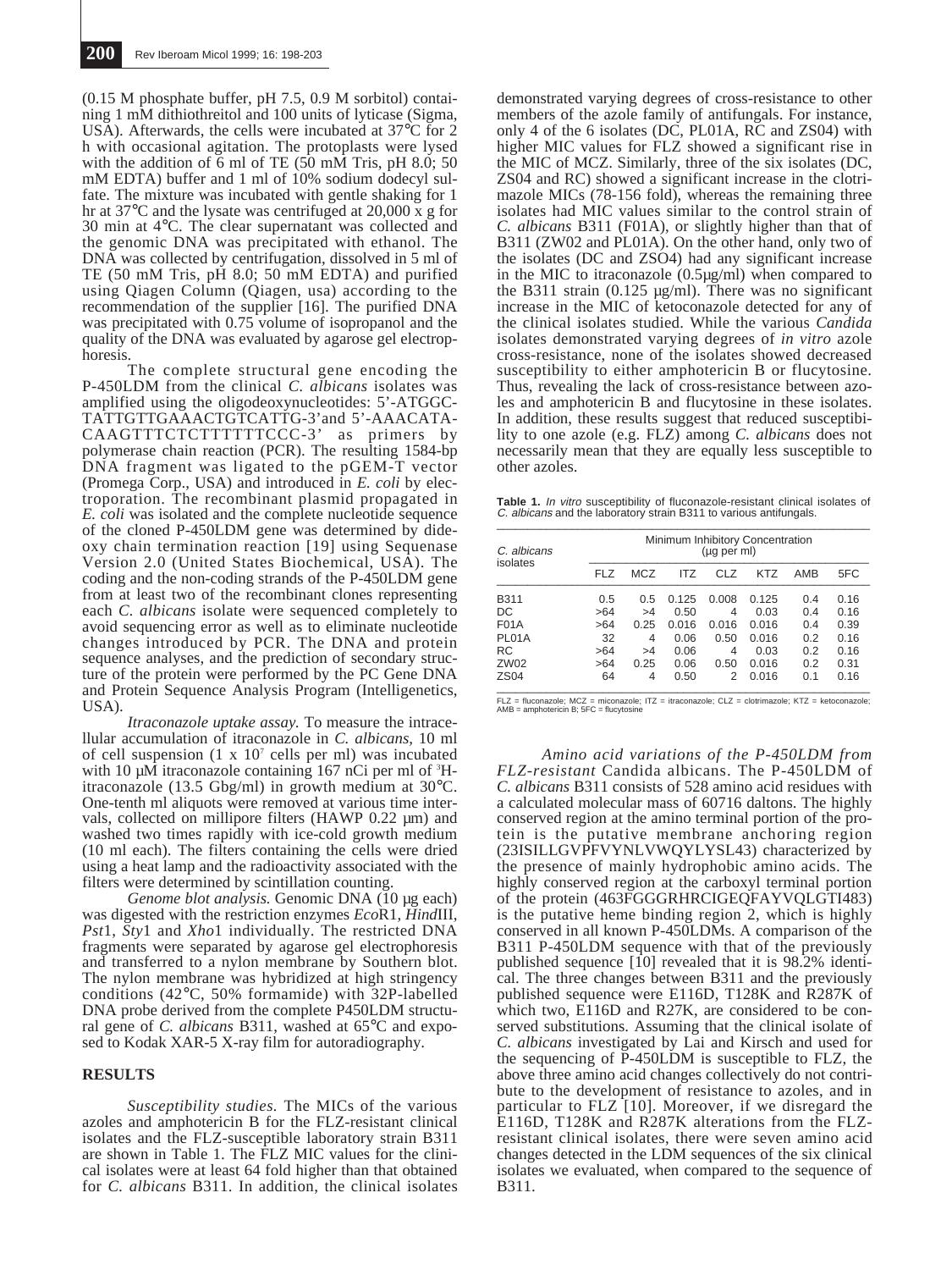The amino acid sequences of the P-450LDMs from clinical isolates were compared with that of the susceptible strain B311. The P-450LDMs from the FLZ-resistant clinical isolates in comparison to that from the susceptible strain showed two to seven amino acid changes located throughout the protein encompassing 10 different loci (Table 2). Approximately one-half of the changes are conserved substitutions (E116D, K143R, E266D, D278E, R287K ), whereas five of the loci (T128K, R267H, S405F, G450E, G464S) contained non-conservative substitutions. R287K is the only amino acid substitution found in all six clinical isolates. Three of the five non-conserved substitutions (S405F, G450E, G464S) were located at or near the highly conserved putative heme binding region of the protein. The remaining non-conserved changes were found in the middle (R267H) and the amino terminal (T128K) regions of the protein. Although all six clinical isolates showed increased MICs for FLZ, along with varying degrees of cross-resistance to other azoles, no *in vitro* susceptibility pattern was strongly associated with a specific amino acid changes. However, the greater the number of amino acid substitutions detected, the greater the extent of azole cross-resistance. For example, isolates DC and F01A had the highest number of amino acid changes associated with increased degrees of cross-resistance to azoles. One or more of these changes individually or in combination with other amino acid changes, may affect the property of the enzyme such that it is refractory to the inhibitory effect of FLZ.

**Table 2.** Amino acid variations in the P450LDMs from fluconazole-resistant clinical isolates of  $C$ . albicans.

| C. albicans          |     |     |     |  | Amino acid positions    |     |                                         |         |
|----------------------|-----|-----|-----|--|-------------------------|-----|-----------------------------------------|---------|
| isolates             |     |     |     |  |                         |     | 116 128 143 266 267 278 287 405 450 464 |         |
| <b>B311</b><br>(Lai) | Asp | Lys |     |  |                         | Lys | Glu Thr Lys Glu Arg Asp Arg Ser Gly     | Gly     |
| DC                   | Asp |     |     |  | Lys Arg Asp His Glu Lys |     |                                         |         |
| <b>F01A</b><br>PL01A |     |     |     |  | Lys Arg Asp His Glu Lys | Lys |                                         | Glu Ser |
| <b>RC</b>            |     |     | Arg |  |                         | Lys |                                         |         |
| ZW02<br><b>ZS04</b>  |     | Lys | Ara |  |                         | Lys | Lys Phe                                 |         |

*Prediction of secondary structures of P-450LDMs from* C. albicans. The predicted secondary structure as assessed by the ability to form  $\alpha$ -helix conformations based on the model of Boscott and Grant [2] of P-450LDM from *C. albicans* B311 is shown in Figure 1. Four of the seven amino acid changes found in various FLZ-resistant clinical isolates, but not in the susceptible clinical and laboratory isolates, are located on the predicted  $\alpha$ -helical regions of P-450LDM. Although three of the four changes (K143R, E266D and D278E) located on the α-helical regions are conserved substitutions, individually or collectively these alterations could contribute to the development of resistance to FLZ. At the present time, it is not clear if the observed in-vitro azole resistance of the clinical isolates is due to an alteration of the secondary structure of the protein initiated by one or more amino acid changes, or due to the alteration of amino acid residues that directly participate in the binding of the azole to the enzyme. The fact that a biologically functional P-450LDM was present in the FLZ-resistant isolates, suggest that the altered primary structure of the protein affected the susceptibility of the enzyme to FLZ without affecting its biological function.



Figure 1. Predicted secondary structure of P450LDM from C. albicans B311. The predicted α-helical regions of P450LDM as described by Boscott and Grant (1994) are shown in bold and underlined with the helix labels given at the end of each row. The seven amino acid variations found in the fluconazole-resistant C. albicans isolates are shown above the respective residue.

*Itraconazole uptake studies.* One of the common mechanisms of drug resistance frequently found in both pro- and eukaryotes is a decrease in the intracellular accumulation of the drug. There are two known mechanisms that limit the intracellular accumulation of unwanted molecules. One mechanism restricts the drug's entry into the cell by altering the permeability; the second is by extruding the accumulated drug by an efflux pump at the expense of energy, against a concentration gradient. The net result of either process is the reduction in the amount of intracellular drug in the cell and thus making the organism less susceptible to the drug. Resistance to FLZ in *C. albicans*, *Candida glabrata* and *Candida krusei* has been associated with reduced accumulation of FLZ, either due to reduced entry into the cell [8, 9] or due to extrusion by an efflux pump [20-22]. We therefore investigated the intracellular accumulation of 3 H-itraconazole in these azole-resistant clinical isolates, and compared the results with those obtained for the FLZ-susceptible *C. albicans* B311 strain. In both FLZ-susceptible and -resistant *C. albicans* isolates maximum accumulation of 3 H-itraconazole occurred within 60 min (Figure 2). A comparison of the amounts of 3 H-itraconazole accumulated in the six clinical isolates and the B311 showed no significant diffe-



Figure 2. Uptake of itraconazole in the fluconazole-resistant (DC) and the fluconazole-susceptible (B311) C. albicans. The accumulation of itraconazole is expressed as cpm per  $1 \times 10^6$  cells.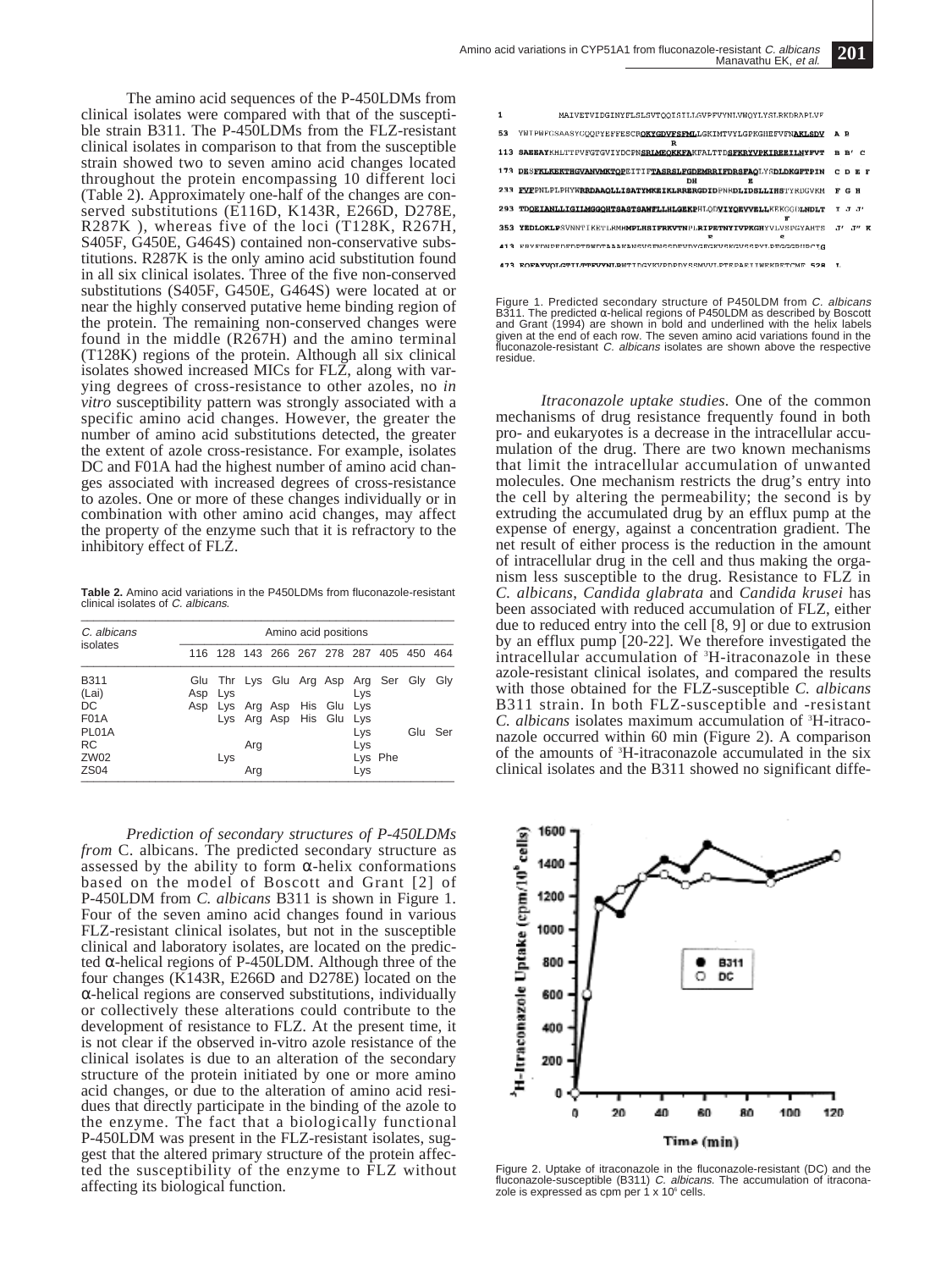rence (Table 3), thus suggesting that reduced accumulation may not be the primary reason for the reduced susceptibility of these *C. albicans* isolates to FLZ.

Table 3. Accumulation of <sup>3</sup>H-itraconazole in fluconazole-susceptible and resistant isolate of C. albicans.

| C. albicans<br>isolates | <sup>3</sup> H-Itraconazole uptake<br>(cpm/1 $\times$ 10 $\textdegree$ cells/h) |  |  |
|-------------------------|---------------------------------------------------------------------------------|--|--|
| B311                    | $1350 \pm 383$                                                                  |  |  |
| DC.                     | $1256 \pm 249$                                                                  |  |  |
| <b>F01A</b>             | $1578 \pm 403$                                                                  |  |  |
| PL01A                   | $1435 \pm 315$                                                                  |  |  |
| RC.                     | $1653 \pm 458$                                                                  |  |  |
| ZW02                    | $1342 \pm 284$                                                                  |  |  |
| ZS <sub>04</sub>        | $1397 + 372$                                                                    |  |  |

*Estimation of P-450LDM gene dosage.* It is possible that the observed resistance to FLZ is due to increased synthesis of P-450LDM either by the presence of multiple copies of the gene or by up-regulation of the synthesis of P-450LDM. Genome blot analysis revealed that both the susceptible and the resistant *C. albicans* have the same P-450LDM gene dosage (Figure 3). This observation precludes the possibility that FLZ resistance in the *C. albicans* isolates we studied is due to gene amplification. The possible up-regulation of P-450LDM synthesis in the resistant isolates was investigated by measuring the amount of P-450LDM mRNA in the resistant isolates by Northern blot analysis and compared it to that of the susceptible *C. albicans* B311. No significant difference in the amounts of mRNA specific to the P-450LDM was obtained between the resistant and the susceptible strains (data not shown). These results suggest that the possible mechanism of FLZ resistance in these clinical isolates of *C. albicans* is not the increased synthesis of P-450LDM, and thus, may be mediated by an altered P-450LDM refractory to the inhibitory action of FLZ.



Figure 3. Genome blot analysis for the estimation of P450LDM gene dosa-<br>ge. Legends: Panel 1, *Saccharomyces cerevisiae*; Panel 2, *C. albicans*<br>B311; Panels 3-8, Fluconazole-resistant *C. albicans* DC, F01A, PL01A, RC,<br>ZW

## **DISCUSSION**

*In vitro* resistance to FLZ among clinical isolates of *C. albicans* isolated from AIDS patients suffering from esophageal candidiasis is a more common occurrence in recent years [7,17]. Failure of FLZ therapy against mucosal candidiasis due to *C. albicans* in AIDS patients is estimated to be as high as  $30\%$  [1,4,18]. Thus, an understanding of the mechanism(s) of resistance to FLZ in *C. albicans* is not only important in the design and development of new antifungals, but is also important in the selection of the appropriate antifungal at the earliest possible time. We therefore investigated several possible mechanisms for the reduced susceptibility to FLZ among the six clinical isolates of *C. albicans* obtained from AIDS patients in the Detroit Medical Center, Detroit, Michigan. These results ruled out the possibility that the resistance in these isolates is due to reduced accumulation of the drug in the cell or due to increased expression of P-450LDM. On the other hand, the several amino acid variations found in the P-450LDM from the resistant clinical isolates suggest that the mutant enzyme in these isolates may play role in conferring resistance to FLZ.

Since the pre-treatment clinical isolates in our study were not available, we compared the P-450LDM sequence of the resistant isolates with that of the FLZ-susceptible laboratory strain B311. A comparison of the sequence of B311 to the previously published P-450LDM sequence [10] from a clinical isolate showed 10 nucleotide changes. Three of these changes resulted in amino acid alterations (E116D, T128K, R287K). Since both B311 and the clinical isolate of *C. albicans* used by Lai and Kirsch are susceptible to FLZ these amino acid variations by themselves are not contributory to the FLZ resistance. However, it is possible that these amino acid changes in combination with other amino acid alteration could be responsible for the FLZ-resistance. If amino acid variations common to both B311 and the published sequence are eliminated, only seven amino acid changes (K143R, E266D, R267H, D278E, S205F, G450E and G464S) were found in the six isolates and they belonged to four groups. In addition, it appears that the published P-450LDM sequence is more closely related to those of our clinical isolates than to B311.

Since radio-labelled FLZ was not available for experimentation, we substituted <sup>3</sup>H-itraconazole to study the accumulation of azole in the resistant clinical isolates. The pleiotropic drug resistance (PDR) determinant responsible for the active expulsion of FLZ from the cell is capable of effluxing a variety of structurally unrelated compounds [20-22]. Therefore, we expected that if the resistance in the clinical isolates was mediated through efflux, itraconazole accumulated by the cell should be pumped out by the efflux protein and make the cells less susceptible to the drug. In addition, we also examined the accumulation of rhodamine 6G in the resistant cells and compared the results with those obtained for B311 using a procedure described previously [23]. No significant difference was found in rhodamine accumulation between the FLZ-resistant clinical isolates and the susceptible B311. These data also suggest that the mechanism of resistance to FLZ in these isolates is not due to reduced accumulation of the drug.

Our characterization of the P-450LDM from the six different FLZ-resistant clinical isolates showed multiple amino acid changes in all the isolates when compared to the susceptible strain. It is not clear at present whether multiple mutations are required for the emergence of resistance. A more refined structure-function analysis of